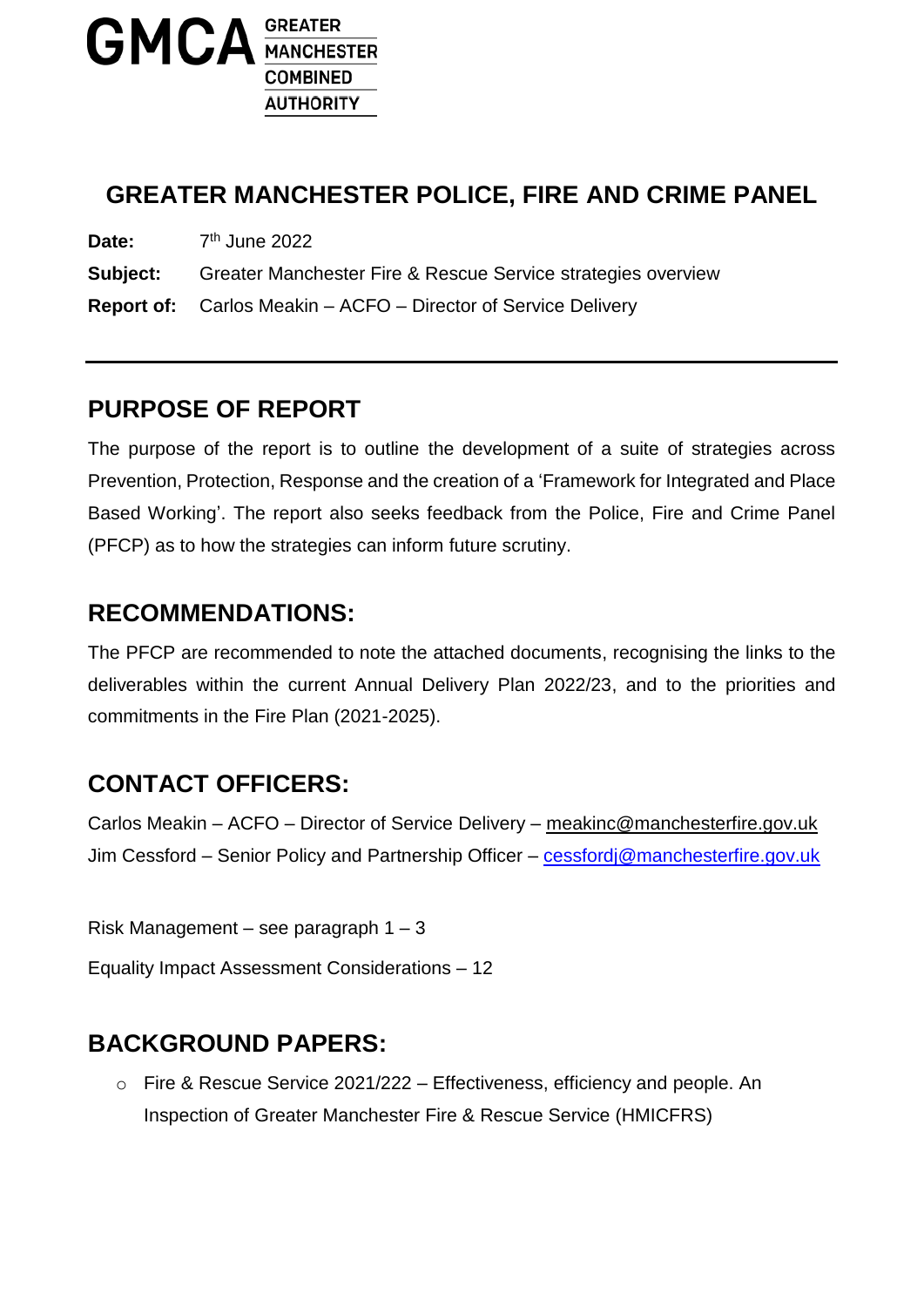## **INTRODUCTION**

- 1. The most recent inspection report of Greater Manchester Fire and Rescue Service (GMFRS) under Her Majesty's Inspectorate of Constabulary and Fire & Rescue Services (HMICFRS) was published in December 2021. It highlighted gaps regarding up-to-date strategy documents.
- 2. Specific mention was made within the report to the absence of current Prevention, Protection and Response strategies that align to the risks identified in the Fire Plan.
- 3. To address this specific issue, work has been undertaken to develop a suite of strategies that align with the ambitions of the Fire Plan and clearly set out the Service's intentions during the period 2022 – 25.
- 4. In parallel to this, a further document has been developed which sits across all of these strategies, outlining a *Framework for Integrated and Place Based Working* for GMFRS.

## **STRATEGY STRUCTURES**

- 5. The Prevention, Protection and Response strategies have been developed with a consistent structure, look and feel in mind, to provide a suite of coherent and interlinked documents aligned to the remaining timeframe of the Fire Plan – 2022 – 25.
- 6. The introduction section provides a clear link back to the six priorities identified within the Fire Plan, creating a robust suite of complimentary documents.
- 7. Throughout the documents are a series of 'commitments' to our staff, partners and communities that identify the ambitions of GMFRS.
- 8. The final page of the document provides a 'strategy on a page', including the six priorities of the Fire Plan sitting above the commitments from within the body of each strategy, which are all underpinned by the Service values.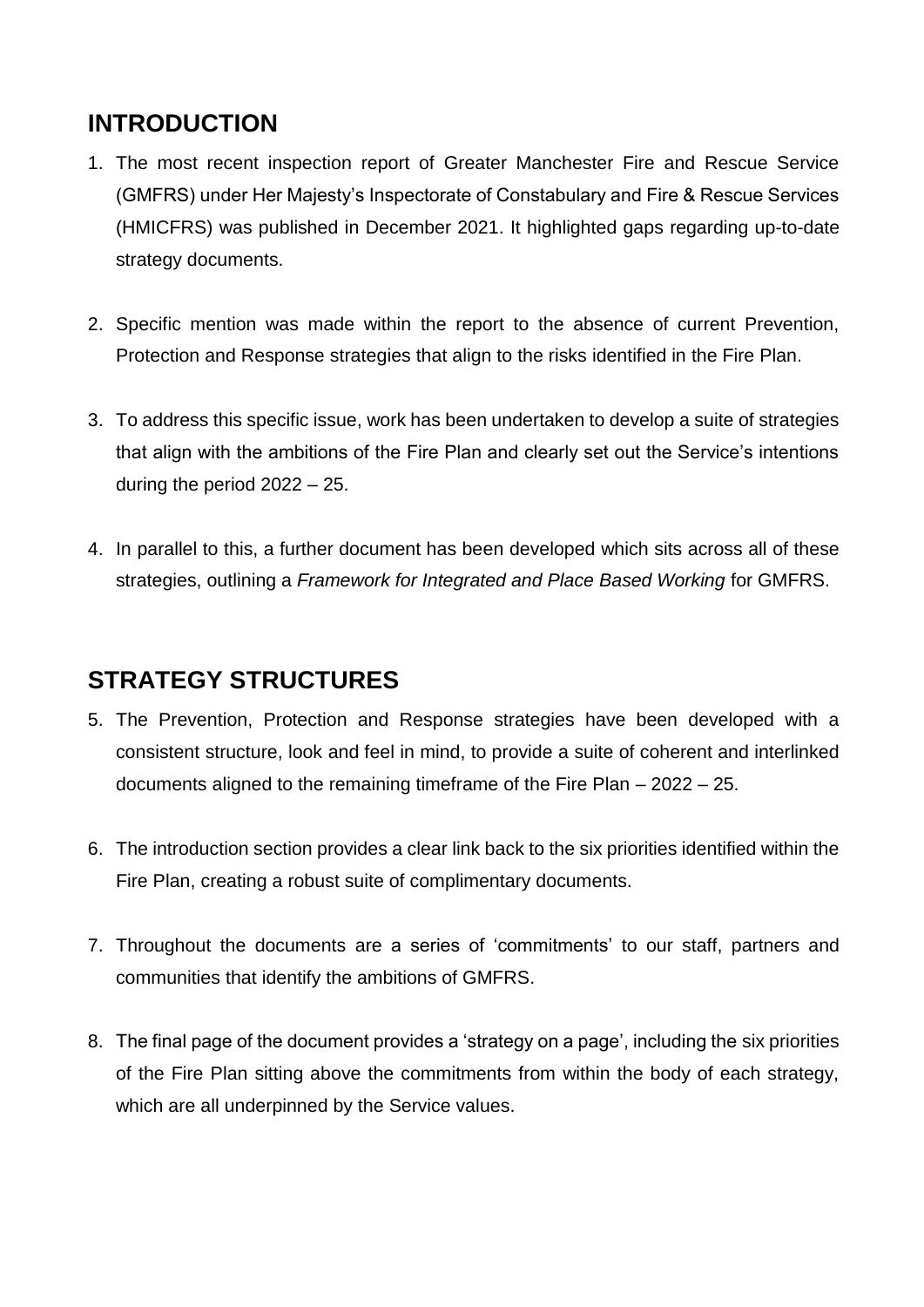# **FRAMEWORK FOR INTEGRATED AND PLACE BASED WORKING**

- 9. Whilst not a strategy in itself, the framework sets out the GMFRS offer to help deliver integrated and place-based working across the communities of Greater Manchester.
- 10.The framework document is similar in appearance and structure to the strategies and includes 30 pledges from GMFRS to our partners and communities to support a more integrated approach to tackling specific issues in local areas.
- 11.The development of this framework helps to deliver *'Priority 6: Integrate our services in every locality with those of partner agencies'* within both the Annual Delivery Plan (2022/23) and the Fire Plan.

## **SUPPORTING INFORMATION**

- 12.A suite of supporting Equality Impact Assessments have been developed with the assistance of the Equality, Diversity & Inclusion Manager and are available if required.
- 13.Following approval of the Framework for Integrated and Place Based Working in March, an extensive engagement plan has been developed both internally and externally to support implementation. This has included writing to each of the 10 Chief Executives within the local authorities to engage in a discussion around how GMFRS can enhance its approach to place-based working.
- 14.Internal engagement activities have already commenced with area-based management teams being prioritised, as the key staff group who will engage with partners. This will be followed by further engagement with frontline crews later in the year.
- 15.Plans are being developed to host similar events with the newly appointed Chief Superintendents who are leading Policing across localities to enhance their knowledge of what GMFRS can offer. Discussions are also continuing with Greater Manchester Police around the development of 'Prevention Hubs', to identify where joint working approaches can be strengthened. The intention of the Hubs is to identify demand in